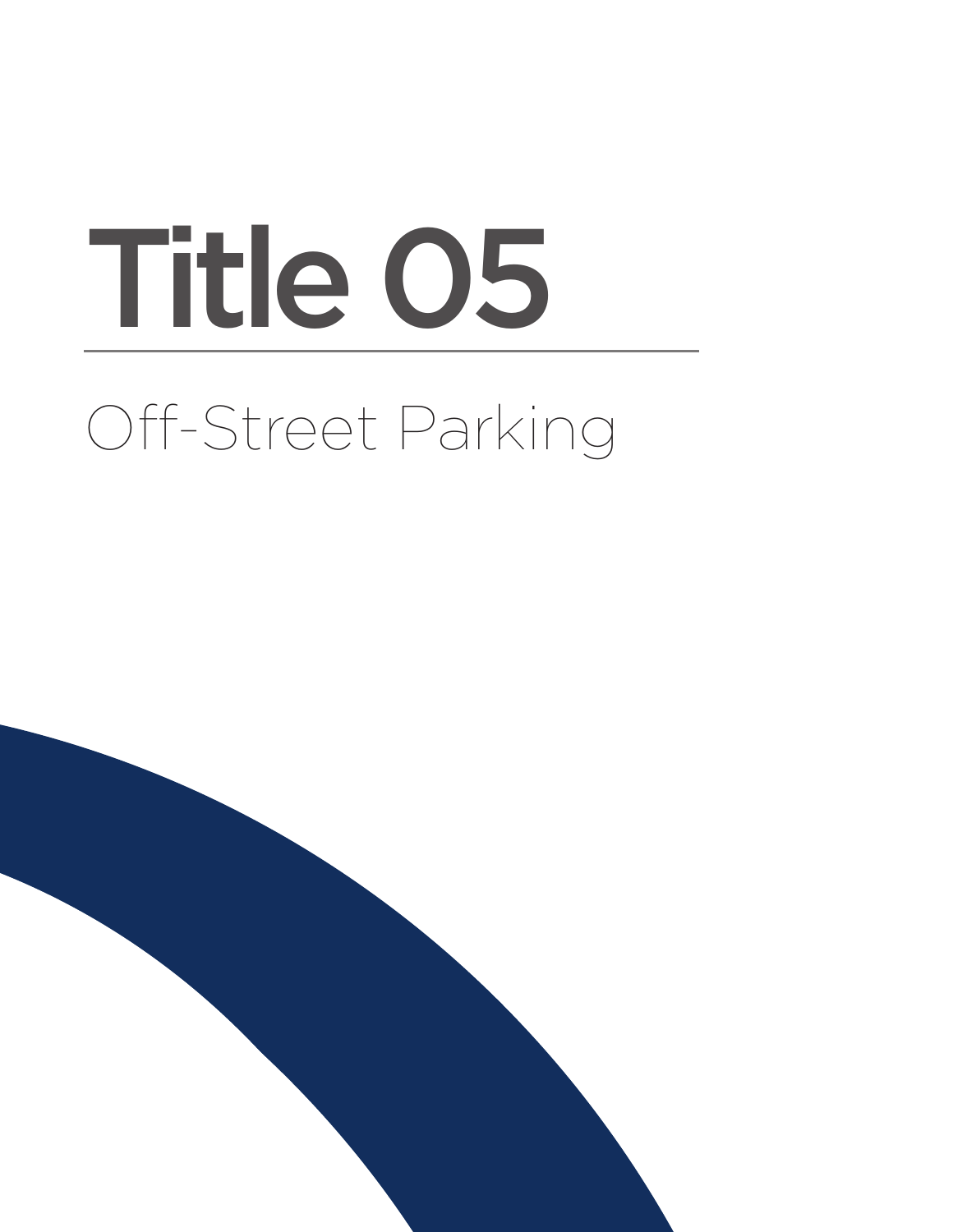## Title 05

### OFF-STREET PARKING

#### **Section 1105.01** GENERAL REQUIREMENTS

A. General Requirements. Any building, structure or use of land, when erected or enlarged, shall provide for off- street parking spaces for automobiles in accordance with the following provisions of this Chapter. A parking plan shall be required for all uses except one, two and three family dwellings. The parking plan shall be submitted to the Zoning Department as part of the application for the zoning certificate, as, applicable, to the Planning and Zoning Commission in conjunction with the site plan review process set forth under Chapter 1102 hereof. The plan shall show the boundaries of the property, parking spaces, access driveways, circulation patterns, drainage and construction plans, boundary walls, fences and a screening plan, as appropriate.

#### **SECTION 1105.02** PARKING OF TRUCKS, VEHICLES AND RECREATIONAL EQUIPMENT

The provision of parking space, either open or enclosed, for the parking or storage of vehicles or recreational equipment in a residential zoning district for residential uses shall be subject to the following:

- A. Parking of Commercial Trucks and Commercial Vehicles.
	- (1) To protect the residential character of neighborhoods and to protect the public from the danger and nuisance of large commercial vehicles, the storage or parking of commercial vehicles exceeding ten thousand (10,000) pounds gross vehicle weight or twenty-five (25) feet in length, including but not limited to tractors, trailers, semi-trailers, and trucks is hereby classified as an industrial use and is prohibited in residential zones except for loading and unloading.
	- (2) A commercial vehicle shall be any motor vehicle or trailer whose primary function is to move property for business and industrial purpose.
- B. Parking of Recreational Equipment.
	- (1) The parking of recreational equipment and vehicles up to 25 feet in length and/or 10,000 pounds gross vehicle weight, including but not limited to travel trailers, motor homes, pickup campers, folding tent trailers, boats or boat trailers, and other similar recreational equipment and vehicles, semi-trailers, travel trailers, or other trailers or motor homes shall not be permitted on any street within the City, other than for the purpose of loading or unloading such equipment or vehicle.
	- (2) Recreational vehicles and equipment shall have no connections to electricity, water, gas or sanitary sewer facilities, nor shall they be used for dwelling, business, or commercial purposes or for any accessory uses in any zoning district.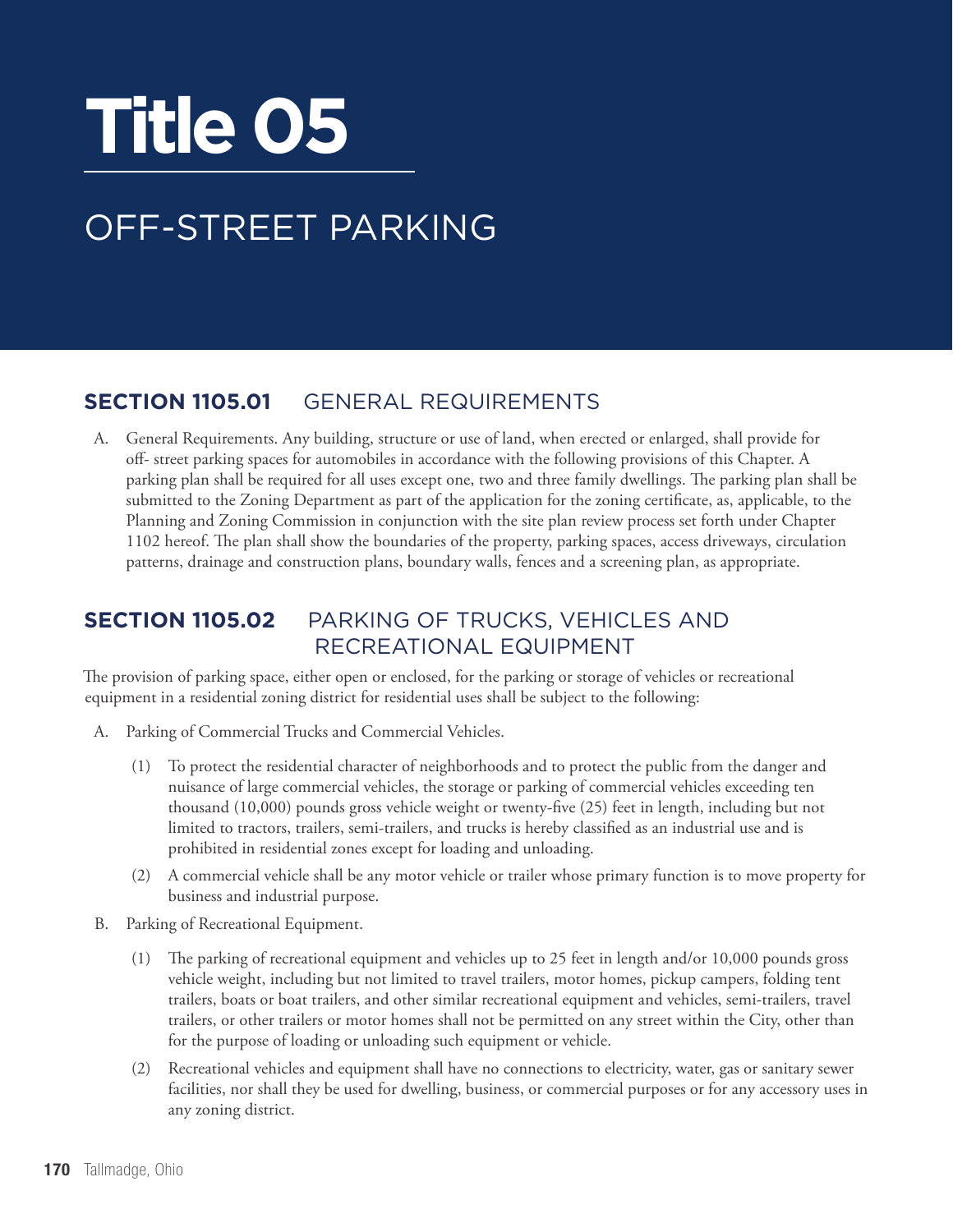#### **Section 1105.03** OFF-STREET PARKING AND DESIGN STANDARDS

All off-street parking facilities (excluding parking for single family detached, 2-family, and 3-family dwellings) including entrances, exits, circulation areas and parking spaces shall be in accordance with the following standards and specifications:

A. Parking Space Dimensions. Each off-street parking space shall have minimum rectangular dimensions, exclusive of access drives or aisles and shall be of useable shape and condition, as follows:

|               | PARKING ANGLE (DIMENSIONS IN FEET) <b>I</b> |            |            |            |  |
|---------------|---------------------------------------------|------------|------------|------------|--|
| Parking Space | Parallel                                    | 45 Degrees | 60 Degrees | 90 Degrees |  |
| Width         | 10                                          |            |            |            |  |
| Length        | 23                                          | 2С         | 20         | 2С         |  |

#### B. Minimum parking aisle width:

|                               | <b>MINIMUM AISLE WIDTH (FEET)</b> |               |  |  |  |
|-------------------------------|-----------------------------------|---------------|--|--|--|
| Angle of Parking<br>(degrees) | One-Way Aisle                     | Two-Way Aisle |  |  |  |
| Parallel                      | 13                                | 20            |  |  |  |
| Up to 49                      | 13                                |               |  |  |  |
| 50 to 79                      |                                   |               |  |  |  |
| 80 or more                    | N/A                               | 22            |  |  |  |

- C. Access. There shall be adequate provisions for ingress and egress to all parking spaces. Where the lot or parking spaces do not provide direct access to a public street, an access drive shall be provided, with a dedicated easement of access as follows:
	- (1) Entrance and exits shall be located to minimize traffic congestion and avoid undue interference with pedestrian access at street intersection corners. Curb cuts shall be limited to one per lot per road frontage or limited to one per 200 feet of road frontage. Such accessways shall be a maximum of thirty (30) feet in width at the street right of way and a maximum of forty-five (45) feet in width at the curb cut line of the street. Driveway curb returns shall not exceed 10 feet in radius. Residential uses may have accessways of not less than ten feet at the right of way nor more than forty-five (45) feet at the curb cut line of the street.
	- (2) All parking spaces, except those required for one, two or three family dwellings, shall have access to a public street in such a manner that any vehicle leaving or entering the parking area from or into a public street shall be traveling in a forward motion.
	- (3) Parking for uses not permitted in a residential district shall not be permitted in a Residential district, nor shall any R-District property be utilized as access for uses not permitted in that R-District.
- D. Setbacks. The location of off-street parking facilities may be located in the required yards as specified elsewhere in this Zoning Code. Off-street parking facilities shall not be located in the required front and side yard setbacks. A minimum setback of 5 feet shall be required from all property lines.
- E. Landscaping and Screening. Off-street parking areas shall be landscaped in accordance with the regulations set forth under Chapter 1106 of this Zoning Code.
- F. Paving. Any off-street parking area shall be surfaced with a pavement of asphalt or concrete of sufficient strength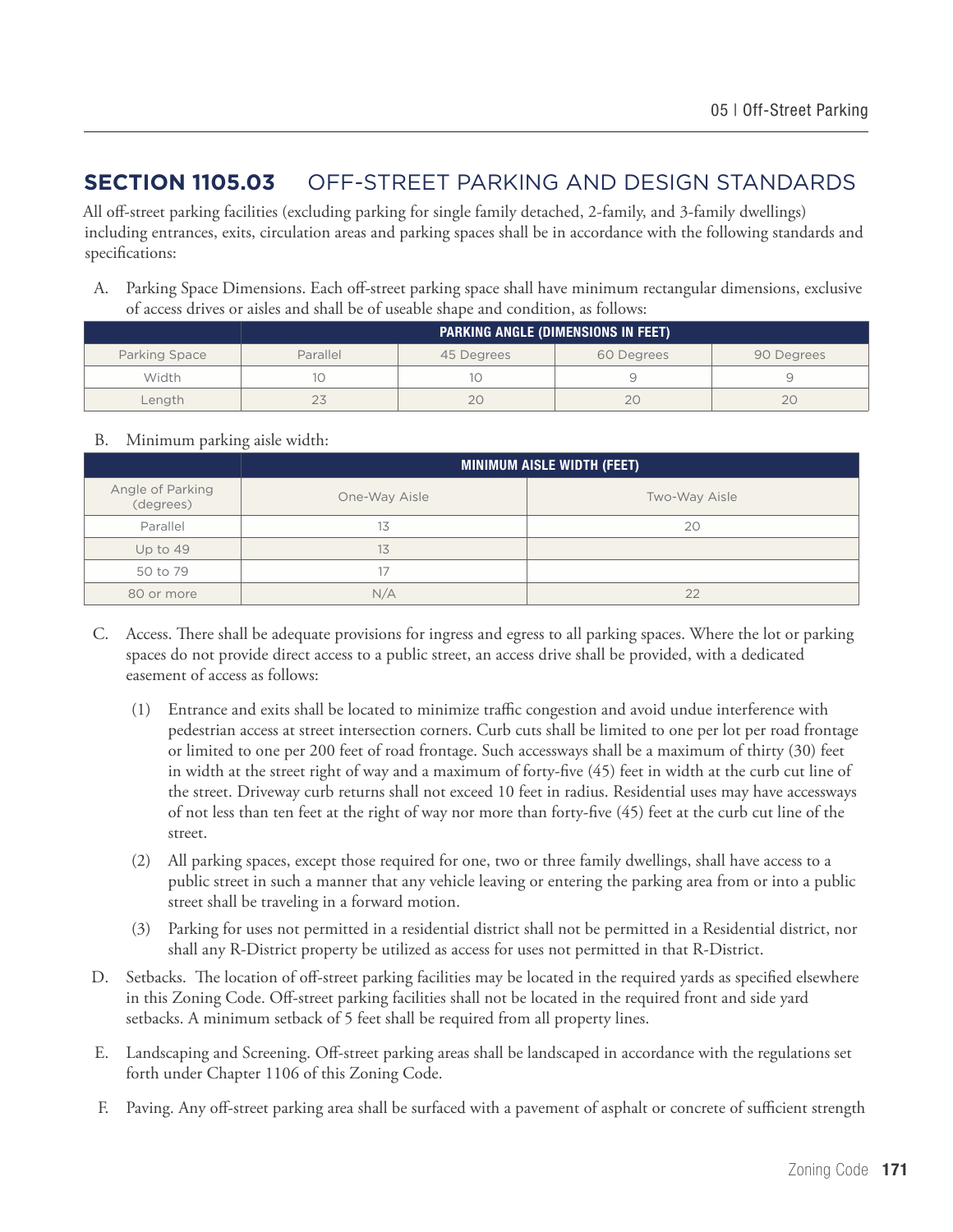to support vehicular loads imposed on it while providing a durable, dustless surface.

- G. Drainage. All parking spaces, together with driveways, aisles and other circulation areas shall be graded and drained so as to dispose of surface water which might accumulate within or upon such area, and shall be designed to prevent the excess drainage of surface water onto adjacent properties, walkways or onto public streets. Adequate arrangements shall be made to insure acceptable diversion to an adequate storm water drainage system.
- H. Barriers. Wherever a parking lot extends to a property line, fencing, wheelstops, curbs or other suitable barriers shall be provided in order to prevent any part of a parked vehicle form extending beyond the property line and from destroying the screening materials.
- I. Visibility. Access of driveways for parking areas shall be located in such a way that any vehicle entering or leaving such parking area shall be clearly visible by any pedestrian or motorist approaching the access or driveway from a public or private street.
- J. Marking. All parking areas shall be marked with paint lines, curb stones or in some other manner approved by the City and shall be maintained in a clearly visible condition.
- K. Maintenance. Any owner of property used for parking areas shall maintain such areas in good condition without potholes and free from all dust, trash, weeds and other debris.
- L. Signage. Where necessary, due to multiple curb cuts, the entrance, exits and the intended circulation pattern shall be clearly marked in the parking area. Signage shall consist of pavement markings or freestanding directional signs in accordance with Chapter 1108.
- M. Lighting. Any lights used to illuminate a parking area or loading shall be so arranged as to direct the light away from the adjacent properties and right of way.
	- (1) Any nonresidential parking area with ten or more off-street parking spaces and any residential parking area with 20 or more off-street parking spaces shall be illuminated during poor visibility to provide an average intensity of one-half foot candles of light as measured at the parking surface area.
	- (2) Lighting uniformity across a horizontal surface shall have an average range from one footcandle to three footcandles or not exceeding 4:1 average to minimum light levels.
	- (3) Parking lot light fixtures shall be full-cut-off. Fixtures shall be IESNA designated "cut-off" or "full cut-off" and shall direct light downward. Angled fixtures shall not be permitted.
	- (4) Fixtures in a residentially zoned district or within 150 feet of a residentially used or zoned parcel shall not exceed 20 feet in height as measured from the ground immediately beneath the fixture to the top of the fixture. Fixtures in all other areas shall not exceed 35 feet in height.
	- (5) Light originating on a site shall not be permitted beyond the site to exceed the following values when measured at grade, 10 feet beyond the property line for the following adjacent properties:
		- i. Residential: 0.3 footcandles
		- ii. Industrial/warehouse: 1.5 footcandles
		- iii. Multi-family: 0.5 footcandles
		- iv. Office/commercial: 1.0 footcandles
	- (6) Building-mounted lighting utilized for the purposes of this section shall be fully shielded, and directed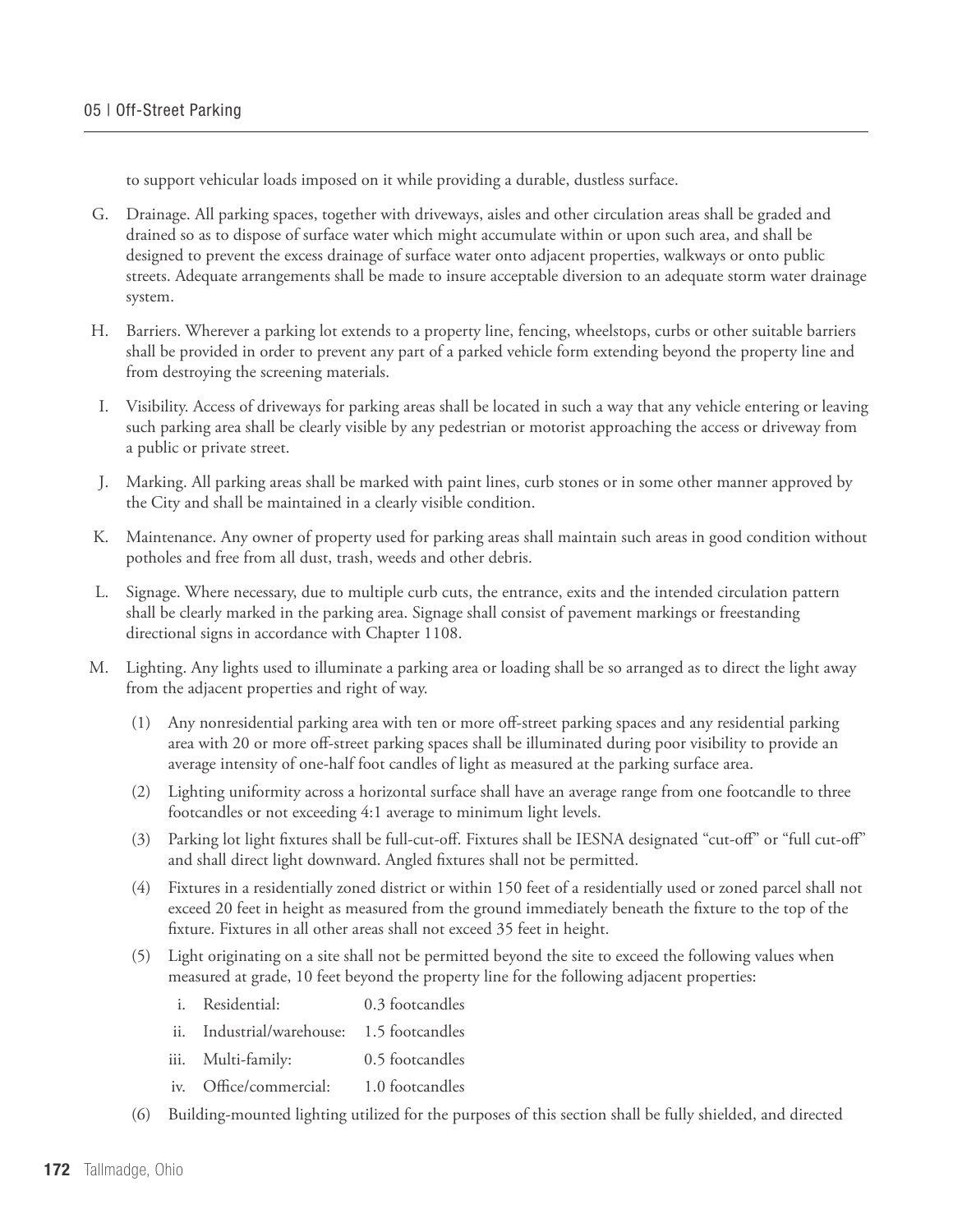downward to prevent off-site glare.

- N. Handicapped Spaces. Parking spaces for the physically handicapped shall be provided as required in the American Disabilities Act.
- O. Use of Parking Spaces. No parking areas or spaces shall be used for sales, storage, repair work, dismantling or servicing of any kind, nor for parking for any other than self-propelled vehicles.
- P. Use of Parking Spaces for Temporary Promotions. Parking areas or spaces may be used for temporary promotions or sales which are extensions of the principal business conducted on the property. Such use shall be contingent on the issuing of an appropriate permit, and use duration shall be limited as specified in Section 1104.09.
- Q. Promotions. Promotions conducted entirely for charitable purposes shall be exempted from this section.
- R. Special Parking Requirements

| <b>EV PARKING REQUIREMENTS</b>                         |                                                                                                                                                                                                                                                                                                                         |  |  |
|--------------------------------------------------------|-------------------------------------------------------------------------------------------------------------------------------------------------------------------------------------------------------------------------------------------------------------------------------------------------------------------------|--|--|
| Minimum Spaces (Parking<br>lots of 200 spaces or more) | 1 EV plug-in service point per 200 spaces                                                                                                                                                                                                                                                                               |  |  |
|                                                        | Plug-in points must be associated with an individual parking space.                                                                                                                                                                                                                                                     |  |  |
|                                                        | Charging equipment may have multiple plug in points to serve any of the immediately<br>adjacent parking spaces.                                                                                                                                                                                                         |  |  |
|                                                        | Plug-in points and charging equipment shall be installed at the end or to the side of the<br>associated parking space, preferably in a landscape area.                                                                                                                                                                  |  |  |
| EV Parking Space Design<br>Standards                   | If located in a sidewalk, the equipment and clear operating space shall not conflict with any<br>required clear pedestrian path.                                                                                                                                                                                        |  |  |
|                                                        | Plug-in points are exempt from the service structure screening requirements outlined in<br>Chapter 1106.                                                                                                                                                                                                                |  |  |
|                                                        | A 3 ft. x 3 ft. space shall be provided between the parked car and the EV equipment for the<br>purpose of operating the equipment, except as otherwise required by ADA regulations.                                                                                                                                     |  |  |
|                                                        | Curbs or wheel stops shall be utilized to prevent vehicle overhang into the equipment<br>operation space.                                                                                                                                                                                                               |  |  |
|                                                        | A sign, 12" wide by 21" tall indicating "Electric Vehicle Charging Station" on a shall be<br>centered at the end of the parking space, mounted at a height of 7 ft. from grade to the<br>bottom of the sign. MUTCD standard blue and green colors, and icon for electric vehicle<br>charging shall be used on the sign. |  |  |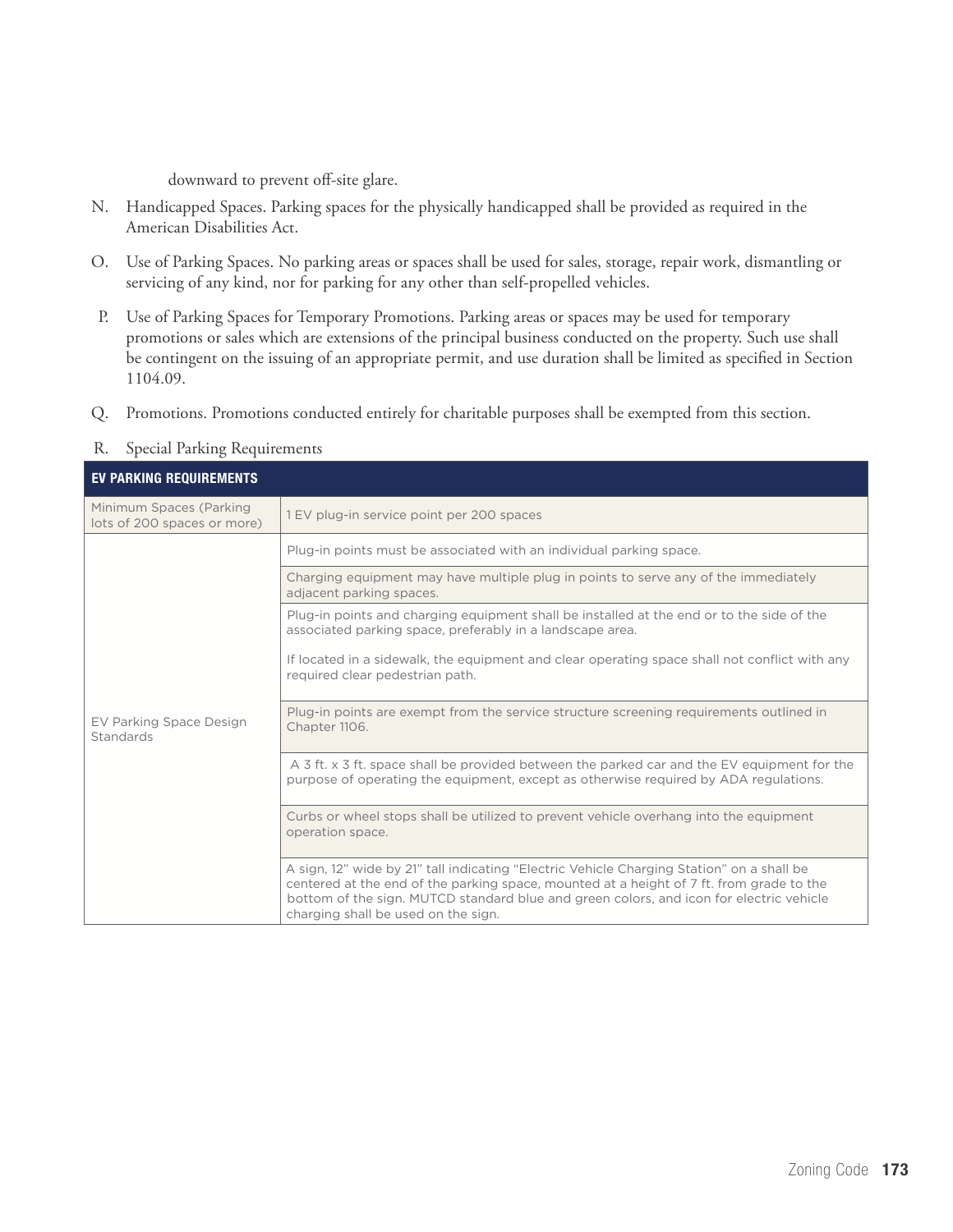(1) EV Parking Space Sign



#### BIKE PARKING REQUIREMENTS (FOR USES REQUIRED TO PROVIDE 20 VEHICLE SPACES OR MORE)

| <b>DISTRICT</b>                              | <b>BIKE PARKING SPACES</b><br>(MIN. PER BUILDING) |
|----------------------------------------------|---------------------------------------------------|
| Any Commercial District                      | $\overline{2}$                                    |
| Design Control Overlay<br><b>District</b>    | $\overline{4}$                                    |
| West Avenue Overlay                          | $\overline{4}$                                    |
| <b>Planned Residence District</b>            | $\overline{2}$                                    |
| Southeast Gateway Overlay<br><b>District</b> | $\overline{4}$                                    |
| Neighborhood Center<br>Overlay District      | $\overline{2}$                                    |

#### BIKE PARKING DESIGN STANDARDS

Bike racks shall be ground-mounted.

Racks shall be spaced at least 36 inches apart and provide a 84 inches length for bike parking without obstructing any clear pedestrian path.

Bike racks shall be of a design that is supportive of the frame providing two points of contact and is capable of locking one wheel and the frame with a single typical bike lock, such as the inverted U and bollard-style. Racks that only hold the wheel shall not be permitted, such as wave and grid style racks,

Bike parking spaces shall be located in a visible, convenient location near the primary pedestrian entrance of the building.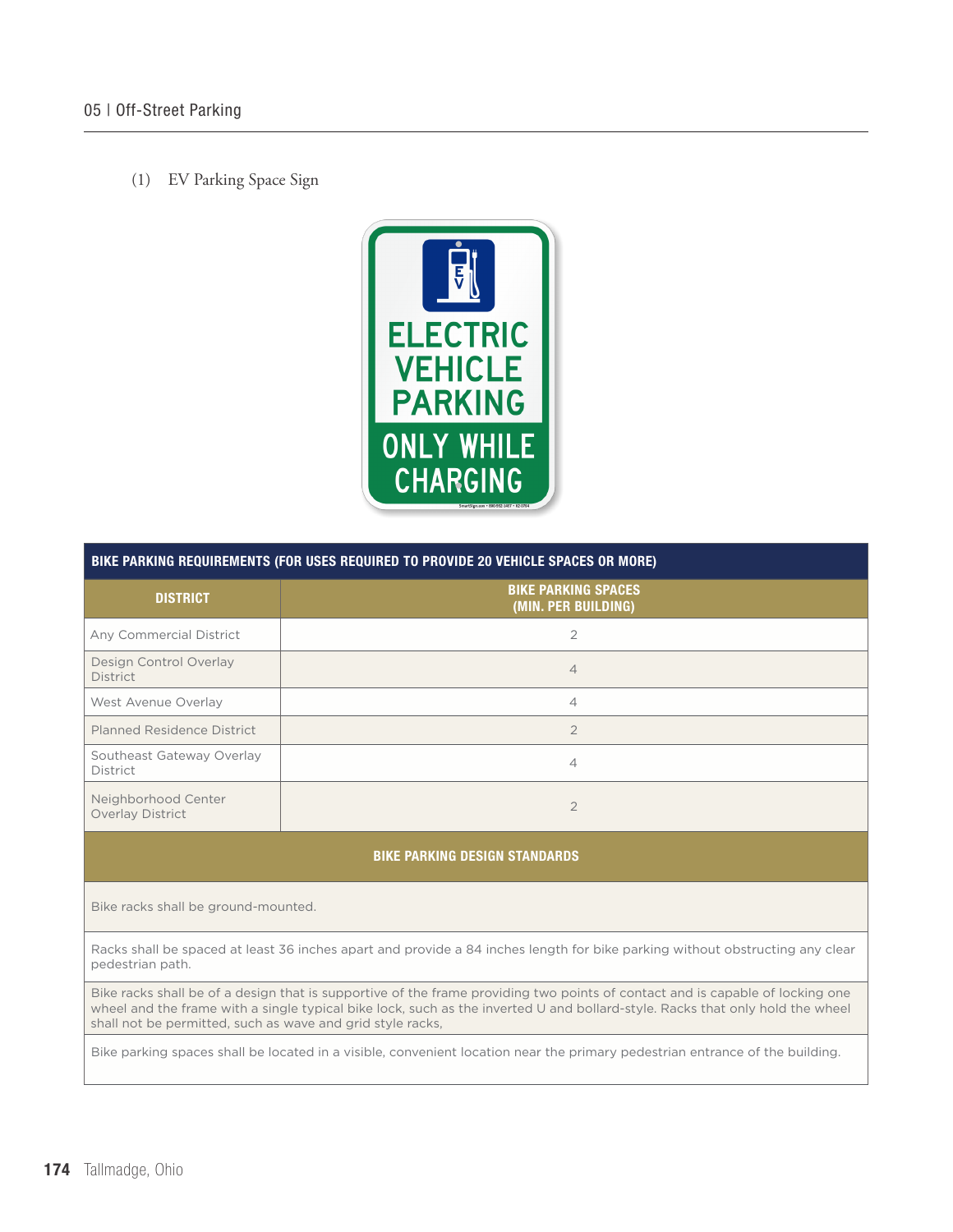#### **Section 1105.04** DETERMINATION OF REQUIRED SPACES

In determining the number of parking spaces required by this code, the following shall apply:

- A. Where floor area is designated as the standard for determining parking space requirements, floor area shall be the sum of the gross leasable horizontal area of all floors of a non-residential building.
- B. Where seating capacity is designated as the standard for determining parking space requirements, the capacity shall mean the number of seating units installed or each twenty (20) lineal inches of seating facilities.
- C. Fractional numbers shall be increased to the next highest whole number.
- D. Parking space requirements for a use not specifically mentioned in this Code shall be determined by using the most similar and restrictive parking space requirement as specified by the Planning and Zoning Commission. The last edition of the ITE, Parking Generation: Summary of Parking Occupancy Data may also be used as a guide for determining the appropriate number of parking spaces in the event a use is not listed in "Off-street Parking Schedule"
- E. When the building floor area is designated as the standard for determining parking space requirements and that number is less than the minimum standard, at least one parking space shall be provided on the premises.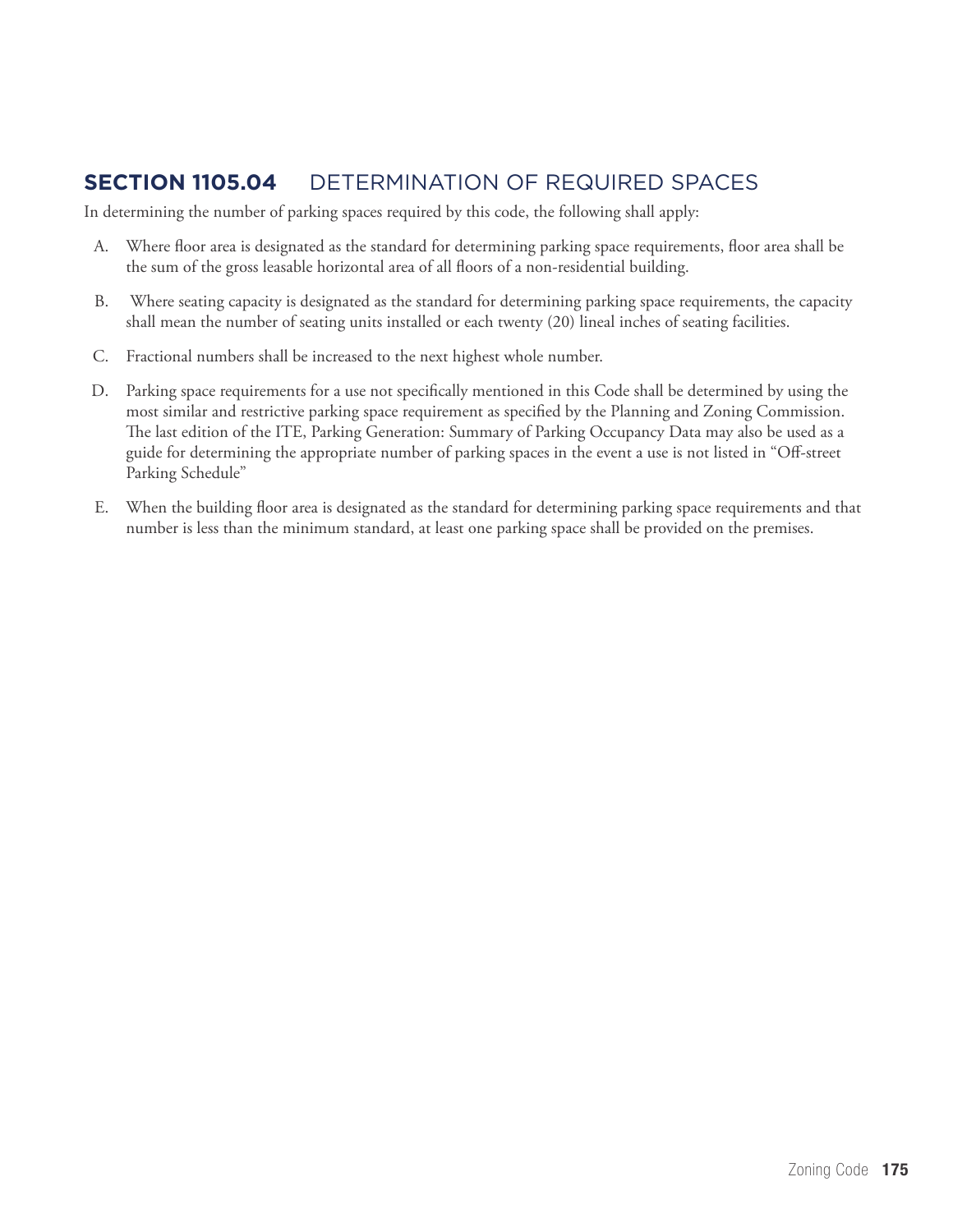#### **Section 1105.05** OFF-STREET PARKING SPACES REQUIRED

For the purpose of this Zoning Code, the following parking space requirements shall apply.

| <b>REQUIRED MINIMUM PARKING: AGRICULTURE</b>             |                                                                                                                                                                                     |  |  |  |  |
|----------------------------------------------------------|-------------------------------------------------------------------------------------------------------------------------------------------------------------------------------------|--|--|--|--|
| Agricultural Processing and Storage                      | 1 space per employee + 2 truck loading spaces + 1 space per<br>300 sq. ft. of retail space                                                                                          |  |  |  |  |
| Agroforestry                                             | 1 space per employee                                                                                                                                                                |  |  |  |  |
| Plant greenhouses                                        | 1 space per 300 sq.ft. of gross floor area in excess of 4,000<br>square feet, plus 1 space per 1,000 sq. ft. outdoor sales or<br>display area                                       |  |  |  |  |
| Stable                                                   | 1 space per 4 animal stalls                                                                                                                                                         |  |  |  |  |
| Urban Agriculture - Community Garden                     | 1 space per 5,000 square feet of garden area                                                                                                                                        |  |  |  |  |
|                                                          | REQUIRED MINIMUM PARKING: RESIDENTIAL                                                                                                                                               |  |  |  |  |
| Dwelling - Multifamily, Multifamily Complex              |                                                                                                                                                                                     |  |  |  |  |
| Multi-unit living: Studio - 1 bedroom                    | 1 space/ unit                                                                                                                                                                       |  |  |  |  |
| Multi-unit living: 2 bedrooms                            | $1.5$ space/ unit                                                                                                                                                                   |  |  |  |  |
| Multi-unit living: 3 bedrooms                            | 2.25 space/ unit                                                                                                                                                                    |  |  |  |  |
| Multi-unit living: 4 bedrooms                            | 2.5 space/ unit                                                                                                                                                                     |  |  |  |  |
| Dwelling - Single Family, Attached                       | See "Dwelling - Multifamily"                                                                                                                                                        |  |  |  |  |
| Dwelling - Single Family, Detached                       | 2 per unit                                                                                                                                                                          |  |  |  |  |
| Dwelling - Single Family, Flats                          | See "Dwelling - Multifamily"                                                                                                                                                        |  |  |  |  |
| Dwelling - Townhouse                                     | See "Dwelling - Multifamily"                                                                                                                                                        |  |  |  |  |
| Dwelling - Two-Family                                    | 2 per unit                                                                                                                                                                          |  |  |  |  |
| Residential Community Recreational or Amenity Facility   | 1 per 300 sq. ft. + 1 per 250 sq. ft. of water surface area of a<br>pool + 2 employee spaces                                                                                        |  |  |  |  |
|                                                          | REQUIRED MINIMUM PARKING: PUBLIC, INSTITUTIONAL, AND RECREATIONAL                                                                                                                   |  |  |  |  |
| Cemeteries                                               | 1 per 50 gravesites                                                                                                                                                                 |  |  |  |  |
| Educational Institutions (P-12)                          | 3 per elementary or junior high classroom + 1 per 10 high<br>school student enrollment capacity $+1$ per 4 seats in the<br>largest assembly space + 1 per teacher and administrator |  |  |  |  |
| Government Owned Buildings and Facilities                | 1 space per 500 gross sq. ft. or 1 per 2 seats in the largest<br>assembly space capacity, whichever results in the largest<br>number                                                |  |  |  |  |
| Hospitals                                                | 2 per 1 bed                                                                                                                                                                         |  |  |  |  |
| Public Utilities, Rights-Of-Way and Pertinent Structures | 1 per facility                                                                                                                                                                      |  |  |  |  |
| Recreation Facility - Commercial and Non-Commercial      | Indoor: 4 per 1,000 sq.ft.<br>Outdoor: 20 per sport court or field, and 1 space per 5,000<br>sq.ft. of other developed land area                                                    |  |  |  |  |
| <b>Community Center</b>                                  | 2.5 per 1,000 sq.ft.                                                                                                                                                                |  |  |  |  |
| Driving Range                                            | 2 per 3 tee boxes                                                                                                                                                                   |  |  |  |  |
| Golf Course                                              | 20 per 9 holes + driving range requirement if applicable                                                                                                                            |  |  |  |  |
| Golf, Miniature                                          | 20 spaces per 18-hole course                                                                                                                                                        |  |  |  |  |
| Gym, Commercial                                          | 1 per 300 sq. ft.                                                                                                                                                                   |  |  |  |  |
| Gym, Personal Studio                                     | 1 per 300 sq. ft.                                                                                                                                                                   |  |  |  |  |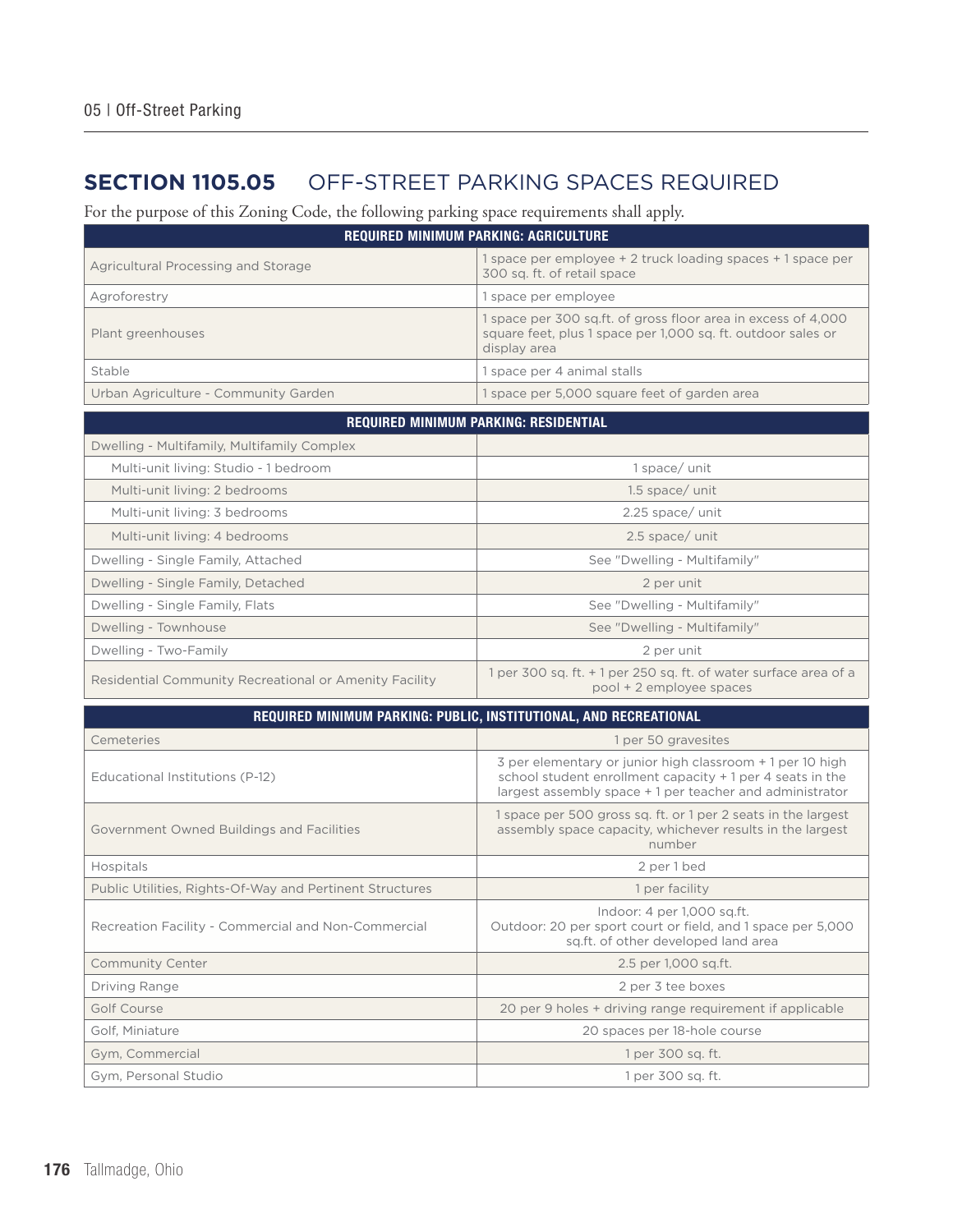| REQUIRED MINIMUM PARKING: PUBLIC, INSTITUTIONAL, AND RECREATIONAL |                                                                                                 |  |  |  |
|-------------------------------------------------------------------|-------------------------------------------------------------------------------------------------|--|--|--|
| Park, Active                                                      | 1 per acre; 20 per sport court or field; 1 space per 75 sq. ft. of<br>water surface of<br>pools |  |  |  |
| Park, Passive                                                     | 2 per 1 acre of land                                                                            |  |  |  |
| Nature Preserve                                                   | 2 per mile of trail or 1 per 3 acres                                                            |  |  |  |
| Recreational Center, Public                                       | 4 per 1,000 sq. ft.                                                                             |  |  |  |
| Skate Park                                                        | 1 per 500 sq. ft. of skating surface area                                                       |  |  |  |
| Skating Rinks, Ice and Roller                                     | 5 per 1,000 sq. ft.                                                                             |  |  |  |
| Sports Arenas and Stadiums                                        | 20 per field or court                                                                           |  |  |  |
| Swimming Pools, Commercial                                        | 1 per 75 sq. ft. of pool area                                                                   |  |  |  |
| Tennis Facilities, Commercial                                     | 3 per court or 1 per 18 inches of bench area                                                    |  |  |  |
| Indoor Shooting Range                                             | 1 spaces per lane + 1 per 300sq. ft. of retail space                                            |  |  |  |
| Religious Places of Worship                                       | 3 per 7 seats                                                                                   |  |  |  |
| Telecommunications                                                | 1 per facility                                                                                  |  |  |  |

| REQUIRED MINIMUM PARKING:COMMERCIAL                      |                                                                                                                                                     |  |  |  |
|----------------------------------------------------------|-----------------------------------------------------------------------------------------------------------------------------------------------------|--|--|--|
| Amusement arcades                                        | 1 space per employee + 1 space for every 3 games                                                                                                    |  |  |  |
| Animal Care                                              |                                                                                                                                                     |  |  |  |
| Animal Care - General Services                           | 1 per 10 pet accommodation spaces                                                                                                                   |  |  |  |
| Animal Care - Kennel                                     | 1 per 10 pet accommodation spaces                                                                                                                   |  |  |  |
| Animal Care - Veterinary Offices                         | 4 per treatment room                                                                                                                                |  |  |  |
| Animal Care - Veterinary Urgent Care and Hospitals       | 4 per treatment room                                                                                                                                |  |  |  |
| Antique Shop                                             | 1 per 300 sq. ft. + 1 per 400 sq. ft. for GFA beyond 2,000 sq.<br>ft.                                                                               |  |  |  |
| ATM (Walk-up), Bank Machines                             | 2 per ATM                                                                                                                                           |  |  |  |
| <b>Auction Facility</b>                                  | 1 per 4 seats of capacity                                                                                                                           |  |  |  |
| Automotive                                               |                                                                                                                                                     |  |  |  |
| Automotive - Car Wash                                    | 2 per bay + 1 per vacuum                                                                                                                            |  |  |  |
| Automotive - Filling stations                            | 4 per 1,000 sq. ft., plus 1 per dispensing station                                                                                                  |  |  |  |
| Automotive - Sales and Leasing                           | 2 per 1,000 sq.ft.                                                                                                                                  |  |  |  |
| Automotive - Service: Light, Heavy                       | 2 per bay + 1 per 300 square feet                                                                                                                   |  |  |  |
| <b>Bed and Breakfast Establishments</b>                  | 1 per guestroom + 2 for operator                                                                                                                    |  |  |  |
| Beverage                                                 |                                                                                                                                                     |  |  |  |
| Beverage - Alcoholic Production                          | 1 per 1,500 square feet of production area, plus 1 space per 4<br>seats in any tasting room or other visitor facility open to the<br>general public |  |  |  |
| Beverage - Brewing and Distilling                        | 1 per 1,500 square feet of production area, plus 1 space per 4<br>seats in any tasting room or other visitor facility open to the<br>general public |  |  |  |
| Beverage - Distribution                                  | 1 space per 5,000 sq. ft. of GFA + additional spaces for office<br>use                                                                              |  |  |  |
| Beverage - Microbrewery, Microdistillery, or Microwinery | 1 space per 200 square feet                                                                                                                         |  |  |  |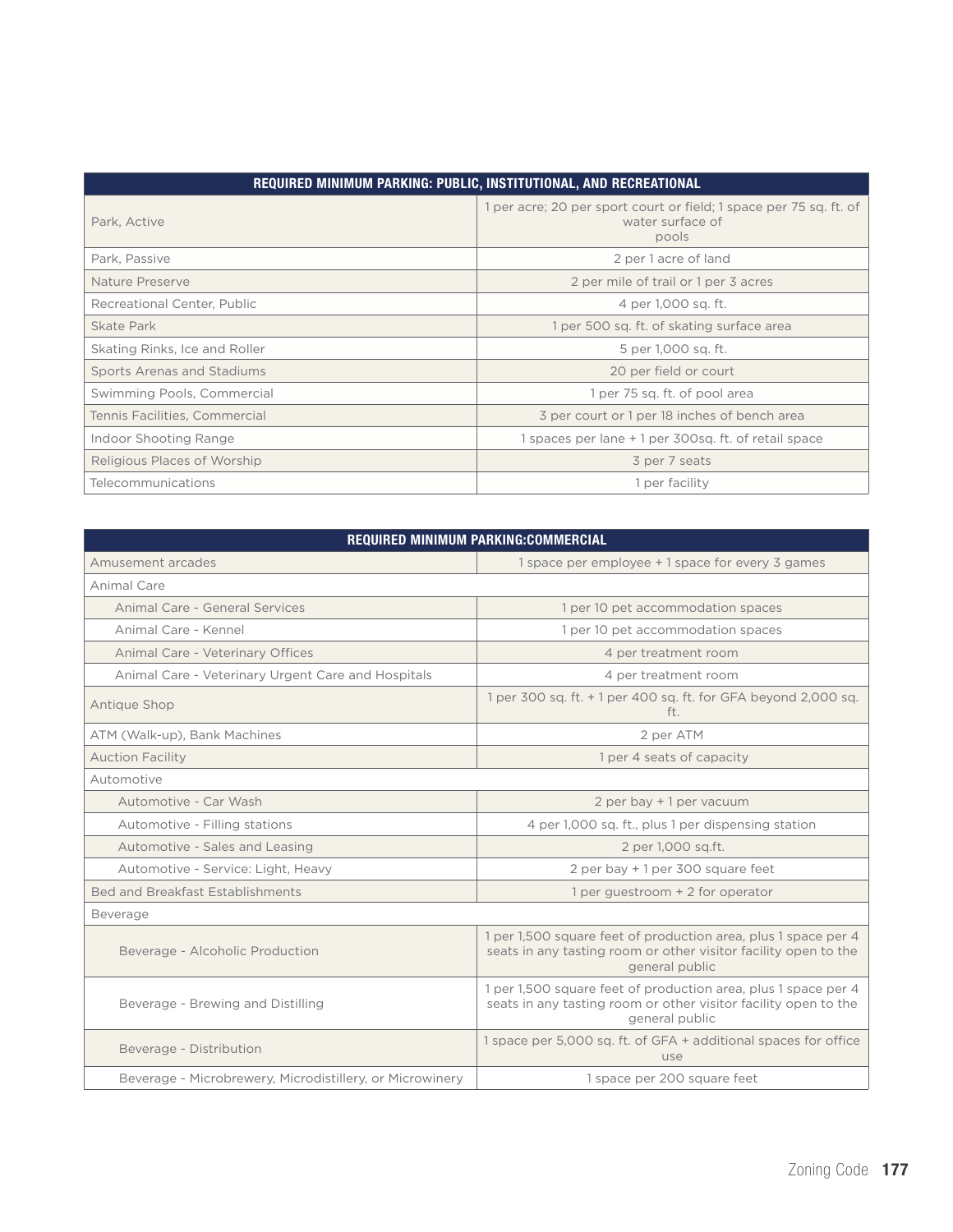| REQUIRED MINIMUM PARKING:COMMERCIAL                            |                                                                                                                                                     |  |  |  |
|----------------------------------------------------------------|-----------------------------------------------------------------------------------------------------------------------------------------------------|--|--|--|
| Beverage - Non-Alcoholic Production                            | 1 per 1,500 square feet of production area, plus 1 space per 4<br>seats in any tasting room or other visitor facility open to the<br>general public |  |  |  |
| Beverage Sales - Liquor and Beer Sit Down/Bar<br>Establishment | 1 space per 100 sq.ft.                                                                                                                              |  |  |  |
| <b>Building Materials Stores</b>                               | 2 per 1,000 sq. ft. of floor area + 1 per 1,000 sq. ft. of open<br>area for sales and display                                                       |  |  |  |
| Clubs and lodges                                               | 1 space per 200 square feet of floor area.                                                                                                          |  |  |  |
| <b>Contractor Services</b>                                     | 1 per employee of the largest shift                                                                                                                 |  |  |  |
| Day Care - Child or Adult                                      | 1 space per 10 clients at licensed capacity                                                                                                         |  |  |  |
| Drive-in Establishments                                        | 1 space per 50 sq.ft., 10 spaces minimum                                                                                                            |  |  |  |
| Event Center-Public, Private, and Barn                         | 1 space per every 2 persons of capacity, or 1 space per 100<br>sq.ft., whichever is greater                                                         |  |  |  |
| <b>Exercise and Fitness</b>                                    | 1 per 300 sq.ft.                                                                                                                                    |  |  |  |
| <b>Financial Institutions</b>                                  | 2 per 1,000 sq. ft.                                                                                                                                 |  |  |  |
| Food Sales - Bakery                                            | 3 per 1,000 sq. ft.                                                                                                                                 |  |  |  |
| Food Sales - Farm Market                                       | 6 plus 1 per 250 sq.ft.                                                                                                                             |  |  |  |
| Food Sales - Small Format Grocery                              | 3 per 1,000 sq. ft.                                                                                                                                 |  |  |  |
| Food Service                                                   |                                                                                                                                                     |  |  |  |
| Food Service - Fast Casual Restaurant                          | 1 space per 100 sq.ft.                                                                                                                              |  |  |  |
| Food Service - Fast Food Restaurant                            | 1 space per 75 sq.ft.                                                                                                                               |  |  |  |
| Food Service - Full Service Restaurant                         | 1 space per 100 sq.ft.                                                                                                                              |  |  |  |
| <b>Funeral Home</b>                                            | 5 spaces + 250 sq. ft. of usable and accessible paved parking<br>area for every 25 sq. ft. of<br>assembly room floor area                           |  |  |  |
| Gallery - Art                                                  | 3 per 1,000 sq. ft.                                                                                                                                 |  |  |  |
| Garden Center - Indoor and Outdoor                             | 2.5 per 1,000 sq. ft. of gross building area excluding<br>greenhouse area                                                                           |  |  |  |
| Home Occupation                                                | None above the residential requirement                                                                                                              |  |  |  |
| Hotel and Motel                                                | 0.8 per room plus 1 per 800 sq. ft. of public meeting area and<br>restaurant space                                                                  |  |  |  |
| Live/ Work Unit                                                | 1.33 spaces per unit; for buildings with more than 10 live-work<br>units: 1 space per unit                                                          |  |  |  |
| Medical - Clinic                                               | 4 per treatment room                                                                                                                                |  |  |  |
| <b>Medical - Emergency Services</b>                            | 1.75 per bed                                                                                                                                        |  |  |  |
| Medical - Office                                               | 4 per treatment room                                                                                                                                |  |  |  |
| Mixed Use Building                                             | as specified by use with shared parking adjustment as<br>defined by this section                                                                    |  |  |  |
| <b>Nursing Facility</b>                                        | 1 per 4 beds                                                                                                                                        |  |  |  |
| Office                                                         |                                                                                                                                                     |  |  |  |
| Office - Data Processing/Call Center                           | 1 space per 50 sq.ft. of computer or telephone bank area;<br>plus additional spaces for office use                                                  |  |  |  |
| Office - Industrial Office                                     | 3 per 1,000 sq.ft.                                                                                                                                  |  |  |  |
| Office, Flex                                                   | 1 per 1,500 square feet warehouse or shop area;<br>3 per 1,000 sq.ft. of office area                                                                |  |  |  |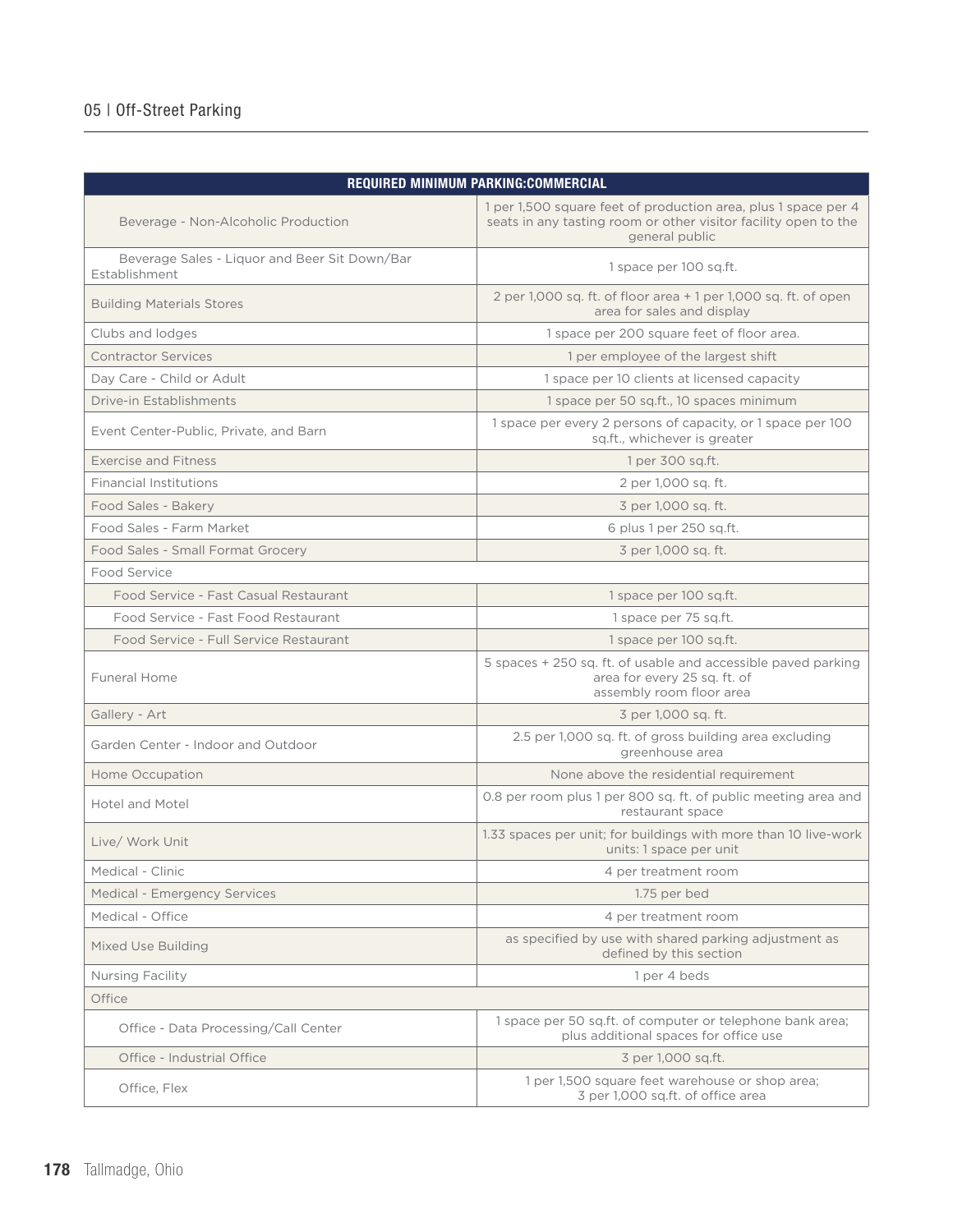| <b>REQUIRED MINIMUM PARKING:COMMERCIAL</b>                                                     |                                                                                         |  |  |  |
|------------------------------------------------------------------------------------------------|-----------------------------------------------------------------------------------------|--|--|--|
| Office, General                                                                                | 3 per 1,000 sq.ft.                                                                      |  |  |  |
| Personal services                                                                              | 3 per chair                                                                             |  |  |  |
| Public storage garage or yards                                                                 | 1 space per 5,000 sq. ft. for single tenant facility; or 1 space<br>per 6 storage units |  |  |  |
| Recreation Facility - Commercial Indoor, excluding<br>amusement arcades                        | See "Public/Institutional List: Recreational Facilities"                                |  |  |  |
| Recreation Facility - Commercial Outdoor                                                       | See "Public/Institutional List: Recreational Facilities"                                |  |  |  |
| Recreational Vehicle Sales                                                                     | 2 per 1,000 sq. ft.                                                                     |  |  |  |
| Retail                                                                                         |                                                                                         |  |  |  |
| Retail - Convenience with gasoline                                                             | 4 per 1,000 sq. ft., plus 1 per dispensing station                                      |  |  |  |
| Retail - Convenience without gasoline                                                          | 4 per 1,000 sq. ft.                                                                     |  |  |  |
| Retail - Large Format                                                                          | 3 per 1,000 sq. ft.                                                                     |  |  |  |
| Retail - Medium Format                                                                         | 3 per 1,000 sq. ft.                                                                     |  |  |  |
| Retail - Pharmacy                                                                              | 3 per 1,000 sq. ft.                                                                     |  |  |  |
| Retail - Shopping Center - Enclosed                                                            | 3 per 1,000 sq. ft.                                                                     |  |  |  |
| Retail - Shopping Center - Outdoor                                                             | 3 per 1,000 sq. ft.                                                                     |  |  |  |
| Retail - Small Format                                                                          | 4 per 1,000 sq. ft.                                                                     |  |  |  |
| <b>Sexually Oriented Business</b>                                                              | 2 per 5 people capacity                                                                 |  |  |  |
| Vehicles, equipment and tool sales or rental, with service and<br>repair in enclosed buildings | 2 per bay + 4 per 1,000 sq.ft. of sales/ customer/ visitor area                         |  |  |  |

| <b>REQUIRED MINIMUM PARKING: INDUSTRIAL</b> |                                                                         |  |  |
|---------------------------------------------|-------------------------------------------------------------------------|--|--|
| Crematory                                   | 5 visitor spaces + 2 employee spaces                                    |  |  |
| Food Service - Processing                   | 1 space per 1,500 sq. ft.                                               |  |  |
| Fuel distribution station                   | 1 space 1,500 s.ft. gross floor area                                    |  |  |
| Makerspace                                  | 3 space per 1,000 sq. ft.                                               |  |  |
| Manufacturing                               | 1 space per 1,500 sq. ft.                                               |  |  |
| Manufacturing - Artisan/ Small Batch        | 3 spaces per 1,000 sq. ft. of GFA + additional spaces for<br>office use |  |  |
| Motor Freight Garage                        | 1 per 2,000 square feet + 2 per service bay                             |  |  |
| Research and development                    | 1.5 spaces per 1,000 sq. ft. of gross floor area                        |  |  |
| Technology Park                             | as specified per individual uses                                        |  |  |
| Warehousing and Distribution                | 1 space per 5,000 sq. ft. of GFA + additional spaces for office<br>use  |  |  |
| Wholesale Establishment                     | 1 per 3,000 sq. ft.                                                     |  |  |

- A. Maximum Parking. The maximum amount of permitted parking shall be 120% of the minimum required parking.
	- (1) Additional parking may be permitted with PZC approval. Any requests for additional parking shall include a parking study for the proposed use(s) and location describing justification for the additional parking, and any additional documentation that the commission requires to review the request.
- B. On-Street Parking. On-street parking spaces within a development may be counted towards the minimum amount of required parking. On-street parking spaces on existing public streets adjacent to a development may be considered by the PZC for credit toward minimum required parking.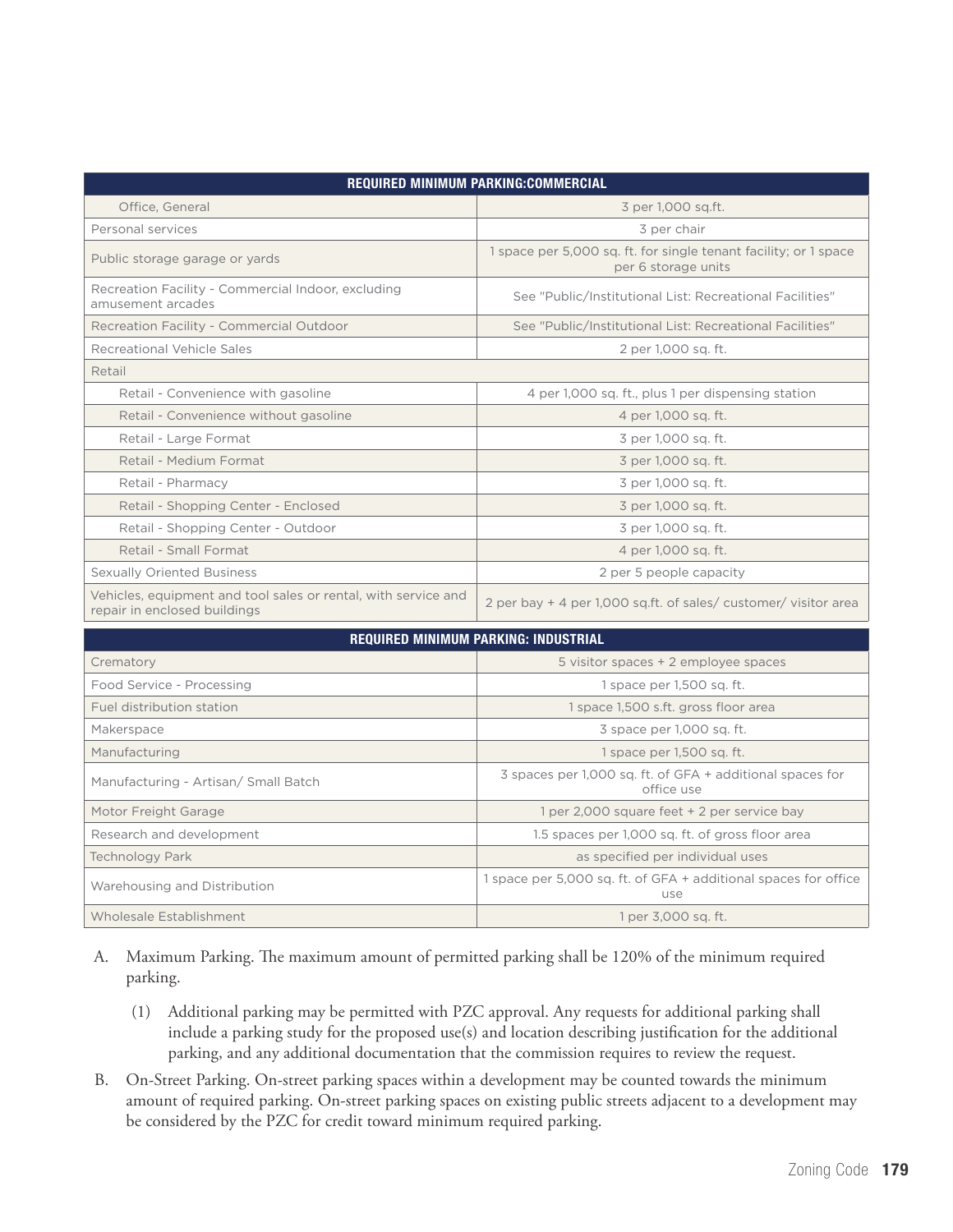C. Bonus for Proximity to Public Transportation. Buildings located within 1/4 mile of an active public transit stop may reduce their amount of required parking by ten percent (10%).

#### **Section 1105.06** PARKING HELD IN RESERVE

- A. If the number of spaces required above is substantially larger than the number of spaces anticipated by the applicant, then the applicant may hold some of the parking in reserve while ensuring adequate area for potential future parking demand.
- B. Suitable area that meets all dimensional and design requirements must be available on the overall site for 100% of the required parking, either through surface, structured, or on-street parking.
- C. The number of spaces which must be provided initially may be reduced by up to fifty percent (50%) by PZC upon recommendation by the Zoning Adminstrator. All engineering, including stormwater engineering, shall be designed based on total parking requirements, including the reserve.
- D. Applicants that anticipate needing less than 100% of the total parking spaces required shall design their developments with suitable area for the eventual construction of the balance of the required parking spaces. These spaces, until their construction, shall be held in reserve by the applicant. The reserve parking spaces shall be constructed by the applicant if and when determined necessary by the PZC, upon recommendation of the Zoning Administrator
- E. The PZC may require installation of additional parking spaces under the following conditions:
	- (1) When there is evidence of a continued overflow of parking as installed by the applicant.
	- (2) When a re-evaluation of the parking capacity by the Zoning Administrator shows that future parking needs will not be met. The parking capacity shall be re-evaluated whenever there is a change in use, ownership, number of employees, number of residents, building size, and/or land area.

#### **Section 1105.07** SHARED PARKING PLAN

Where a mix of land uses on one or more properties or within one or more buildings can demonstrate parking utilization in staggered peak periods, a shared parking plan may be approved by the Planning and Zoning Commission to the reduce the minimum number of required off-street parking spaces for the applicable land use(s). A shared parking plan for the reduction of off-street parking requirements may be submitted to the Planning and Zoning Commission subject to the following requirements:

- A. Shared parking plans shall be limited to parking facilities located within five hundred feet (500 ft.) of the subject property or subject properties; and
- B. To the greatest extent practicable, adjacent lots included in a shared parking plan shall be connected for vehicular passage and shall provide safe and efficient pedestrian access to all uses served by the parking facilities.
- C. The parking spaces required in the above standards may be reduced when two or more establishments share the same parking area, whether on the same lot or on abutting lots, subject to the following conditions:
	- (1) That some portion of the shared off-street parking area lies within 500 feet of an entrance, regularly used by patrons, into the buildings served by the shared parking facilities.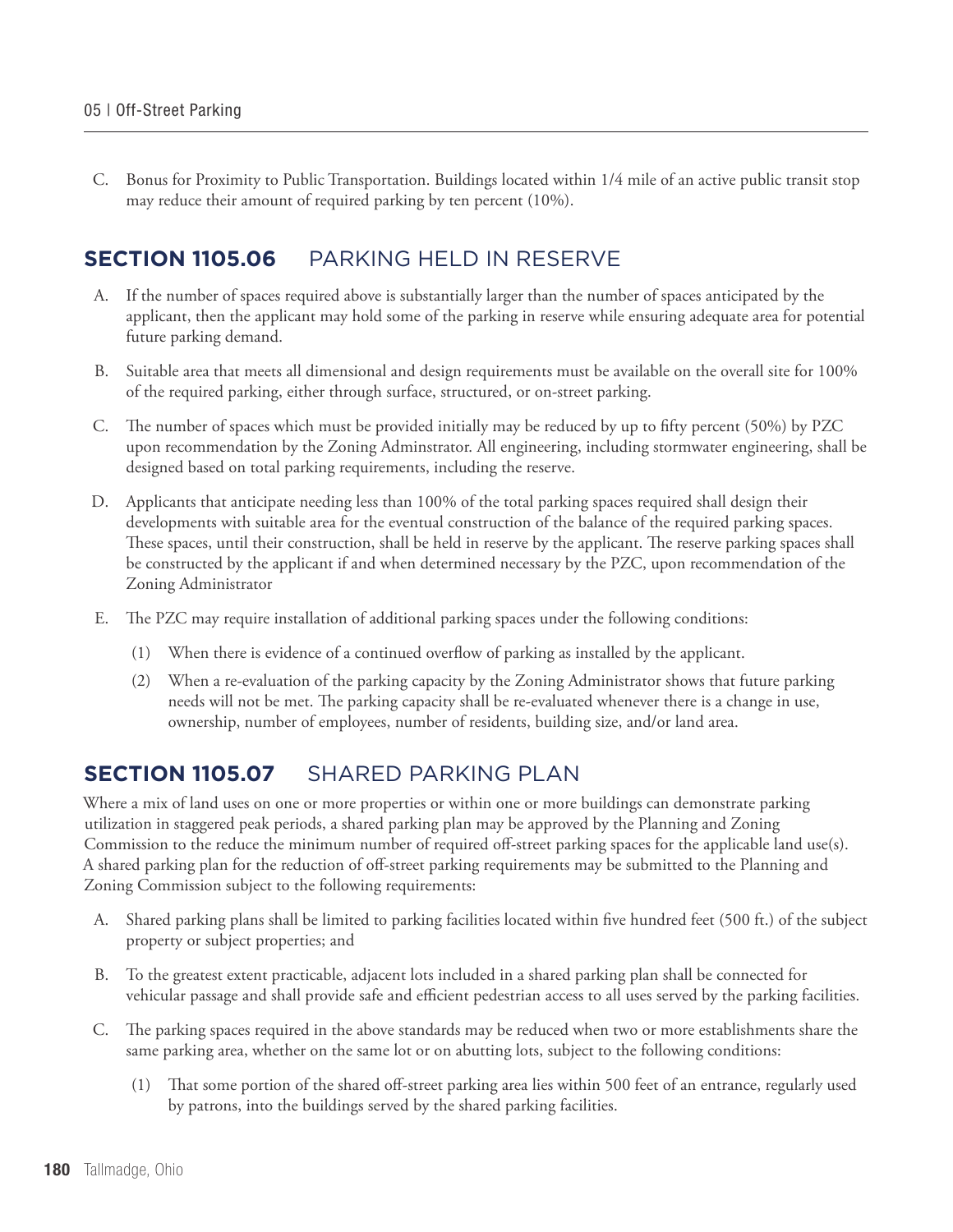- (2) That access and parking easements are prepared and recorded in Summit/Portage County for each property affected by the shared parking.
- D. The minimum amount of shared parking required shall be calculated according to the following formula:
	- (1) Calculate the minimum amount of parking required for each land use as if it were a separate use.
	- (2) To determine peak parking requirements, multiply the minimum parking required for each proposed land use by the corresponding percentage in the table below for each of the five time periods.
	- (3) Calculate the column total for each of the five time periods.
	- (4) The column (time period) with the highest value shall be the minimum shared parking requirement.

| <b>SHARED PARKING REQUIREMENTS</b> |                 |                 |                 |             |                 |                 |
|------------------------------------|-----------------|-----------------|-----------------|-------------|-----------------|-----------------|
|                                    | <b>WEEKDAYS</b> |                 | <b>WEEKENDS</b> |             |                 |                 |
| Use                                | 8 am - 6 pm     | 6 pm - Midnight | Midnight - 8 am | 8 am - 6 pm | 6 pm - Midnight | Midnight - 8 am |
| Office                             | 100%            | 10%             | 5%              | 10%         | 5%              | 5%              |
| Retail                             | 70%             | 90%             | 5%              | 100%        | 70%             | 5%              |
| Hotel/Motel                        | 75%             | 100%            | 100%            | 75%         | 100%            | 100%            |
| Restaurant                         | 60%             | 100%            | 10%             | 60%         | 100%            | 20%             |
| Entertainment/<br>Recreation       | 40%             | 100%            | 10%             | 80%         | 100%            | 50%             |
| Residential                        | 60%             | 100%            | 100%            | 80%         | 100%            | 100%            |

(5) Alternative to the above table, shared parking plans may be submitted utilizing ratios and modeling based on ULI shared parking methodology, APA parking metrics, or other experienced parking consultant's project specific data-based justification of reduced parking demand.

#### **Section 1105.08** REVIEW OF SHARED PARKING PLAN

A decision pertaining to an application for a shared parking plan shall be based on the following factors:

- A. The number of parking spaces otherwise required for the land uses that will share the parking facilities designated in the shared parking plan;
- B. Documentation that the peak parking utilization for the land uses occurs at different days and/or times;
- C. The demonstrated accessibility of the shared parking facilities, including the shared parking and cross-access agreement with each participating property owner; and
- D. Such other relevant documentation as the applicant(s) may provide to the City in conjunction with a parking reduction application.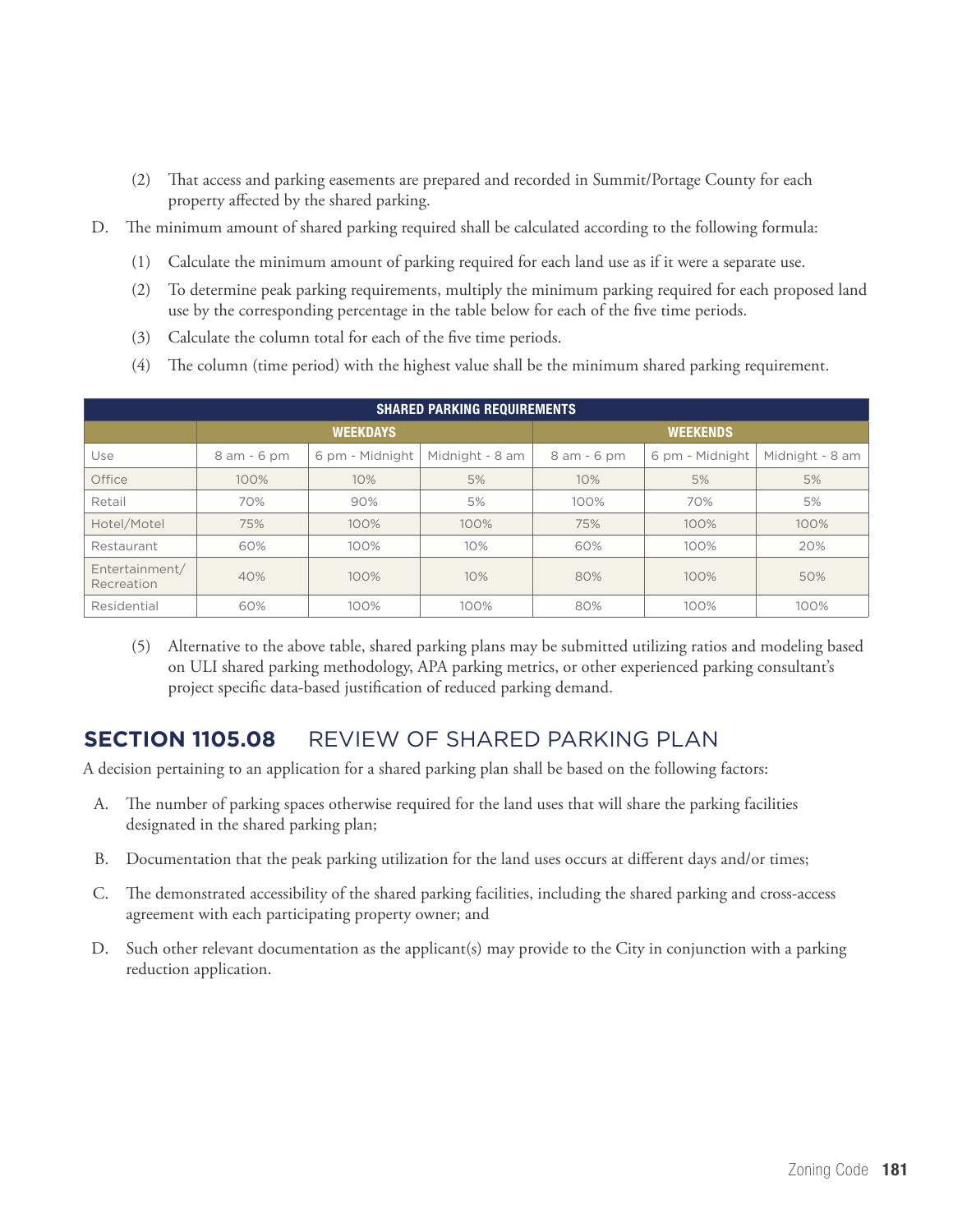#### **Section 1105.09** EFFECT OF APPROVAL OF SHARED PARKING PLAN

When a shared parking plan application is approved, the modified number of required off-street parking spaces for the applicable land uses shall be the largest number of parking spaces needed for the applicable land uses during the most intensive time period of parking utilization as demonstrated by the evidence presented for the application for a parking reduction.

#### **Section 1105.10** OFF-STREET LOADING REQUIREMENTS

In any district in connection with every building or part thereof hereafter erected and having a gross floor area of five thousand (5,000) square feet or more which is to be occupied by manufacturing, storage, warehouse, goods display, retail store, wholesale store, market, hotel, hospital, funeral home, laundry, dry cleaning or other uses similarly requiring the receipt or distribution by vehicles of materials or merchandise, there shall be provided and maintained, on the same lot with such building, at least one off-street loading space plus one additional such space for each twenty thousand (20,000) square feet or fraction thereof of gross floor area so used in excess of five thousand (5,000) square feet.

A. Loading Space Dimensions. Each loading space shall have a minimum dimensions of 12 feet in width, 55 feet in length and a vertical clearance of not less than 14 feet in height.

#### **Section 1105.11** SUBMISSION TO PLANNING AND ZONING **COMMISSION**

A. Detailed drawings including the location, width and number of entrance driveways to all necessary parking and off-street loading facilities shall be submitted to the PZC with the exception of one, two or three family dwellings, for approval prior to the granting of any zoning certificate. Such drawing shall show the number of spaces and locations, dimensions and descriptions of all features enumerated in this Chapter, Chapter 1102 and as required elsewhere in this Zoning Code. The PZC may require, in addition to those enumerated, further structural or landscaping features such as bumper guards, curbs, walls, fences, shrubs, trees, ground cover or hedges to further the intent and purposes of this Zoning Code. The PZC, in addition, may recommend such changes in location, width and number of driveways as it shall determine are necessary to eliminate any potential traffic hazards.

#### **Section 1105.12** ACTION BY THE PLANNING AND ZONING **COMMISSION**

A. Within sixty-five (65) days, the PZC shall either approve, approve with supplementary conditions, or disapprove the application as presented. If the application is approved or approved with modifications, the PZC shall direct the Zoning Inspector to issue a Zoning Certificate listing the specific conditions specified by the PZC for approval.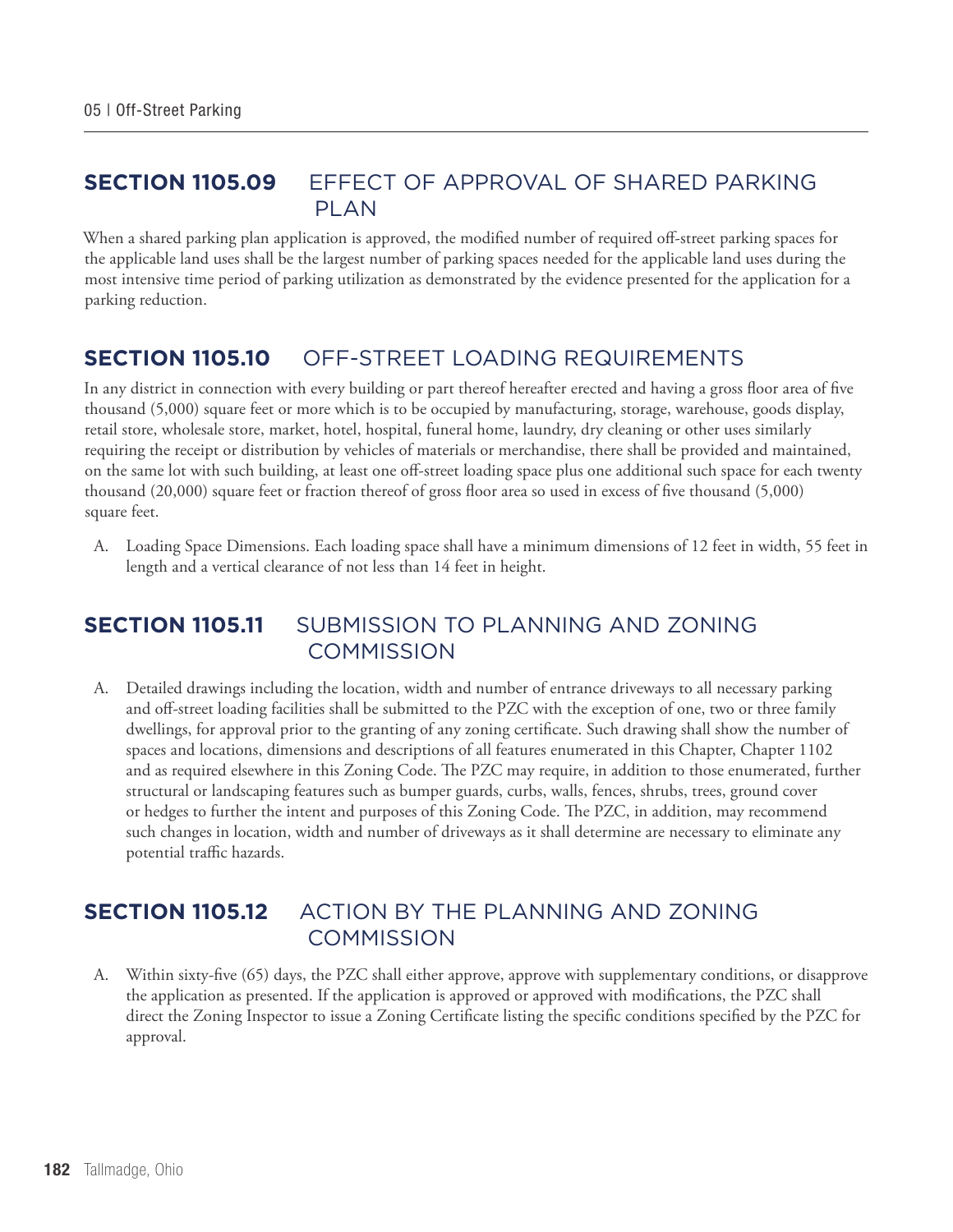#### **SECTION 1105.13 MODIFICATIONS**

A. The PZC may authorize a modification, reduction, or waiver of the foregoing requirements if it should find that the peculiar nature of the residential, business, trade, industrial, other use, exceptional situation or condition would justify such action.

#### **Section 1105.14** APPEALS

A. Appeals from the PZC shall be made to the Board of Zoning Appeals pursuant to Section 1102.